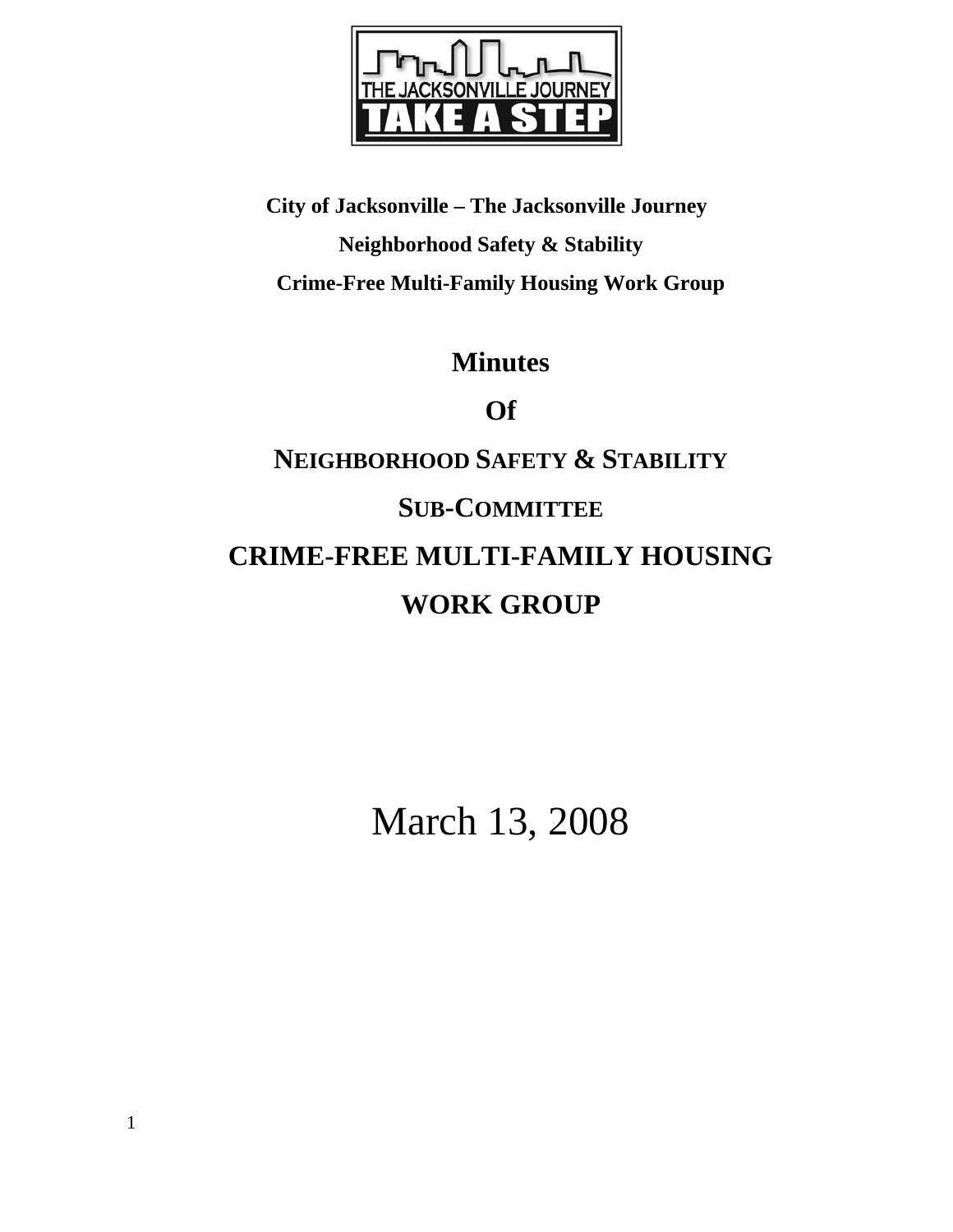# **The Jacksonville Journey – Neighborhood Safety & Stability Sub-Committee Crime-Free Multi-Family Housing Work Group March 13, 2008 4:30 p.m.**

**PROCEEDINGS before the Jacksonville Journey – Neighborhood Safety & Stability Sub-Committee Crime-Free Multi-Family Housing Work Group taken on Thursday, March 13, 2008, Edward Ball Building, 8th Floor – 214 N. Hogan Street, Jacksonville, Duval County, Florida commencing at approximately 4:30 p.m.** 

> **Crime-Free Multi-Family Housing Workgroup Ronnie Ferguson, Chair Jack Barnette, Member Mark Bowen, Member Charlie Commander, Member G. Troy Cook, Member Joni Foster, Member Suzanne Jenkins, Member Vickey Murphy, Member**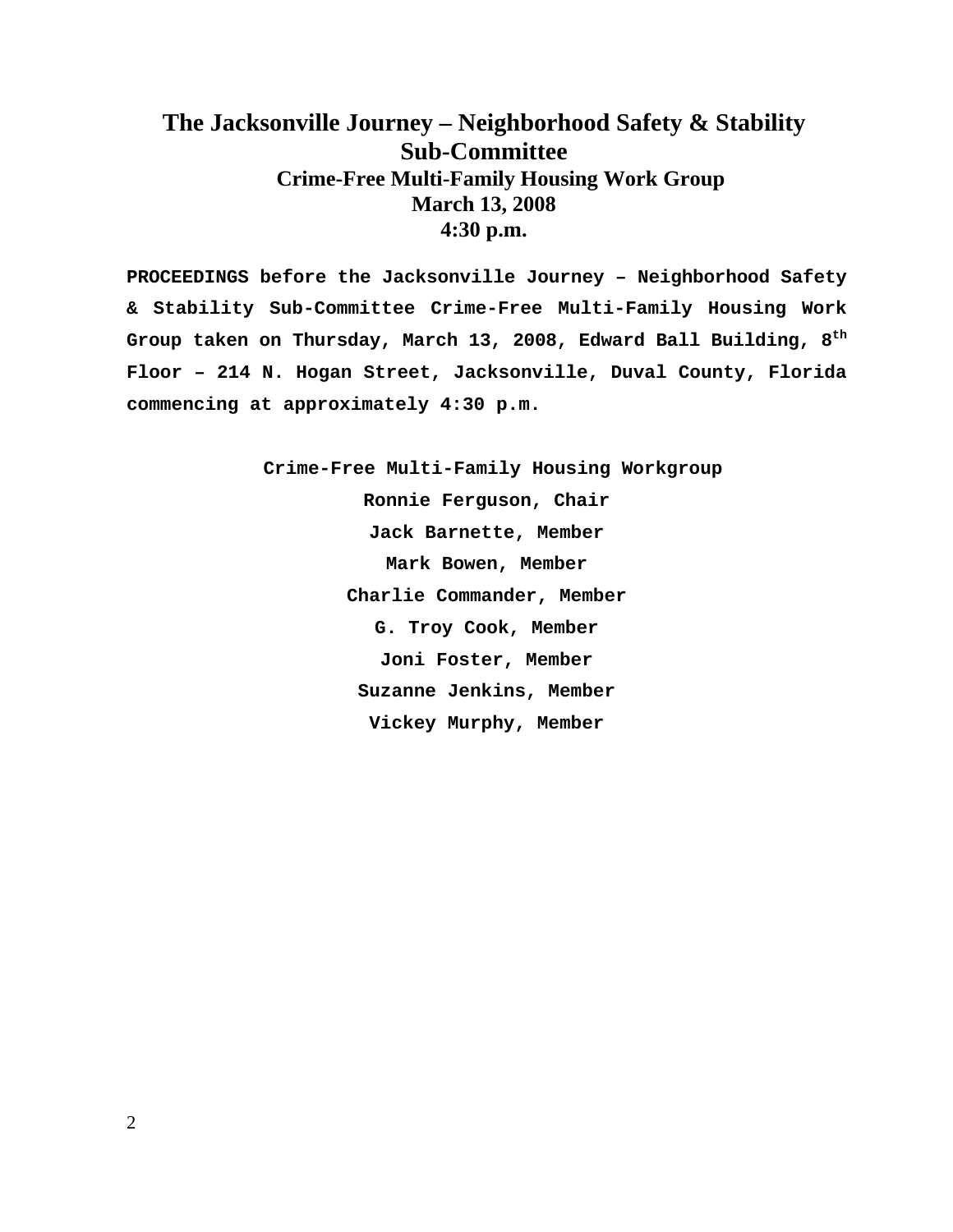# **APPEARANCES**

# **COMMITTEE CHAIRS & MEMBERS:**

Ronnie Ferguson, Chair Jack Barnette, Member Mark Bowen, Member Charlie Commander, Member G. Troy Cook, Member Joni Foster, Member Vickey Murphy, Member

# **ABSENT MEMBERS:**

Joni Foster, Member Suzanne Jenkins, Member

# **STAFF:**

Jennifer Savage

### **OTHERS PRESENT:**

Tracey Arpen, OGC Matthew Stewart, HUD Thom Stephenson Julie (last name unreadable) Matt Galnor Joni Cusic Shannon Nazworth

## **PROCEEDINGS**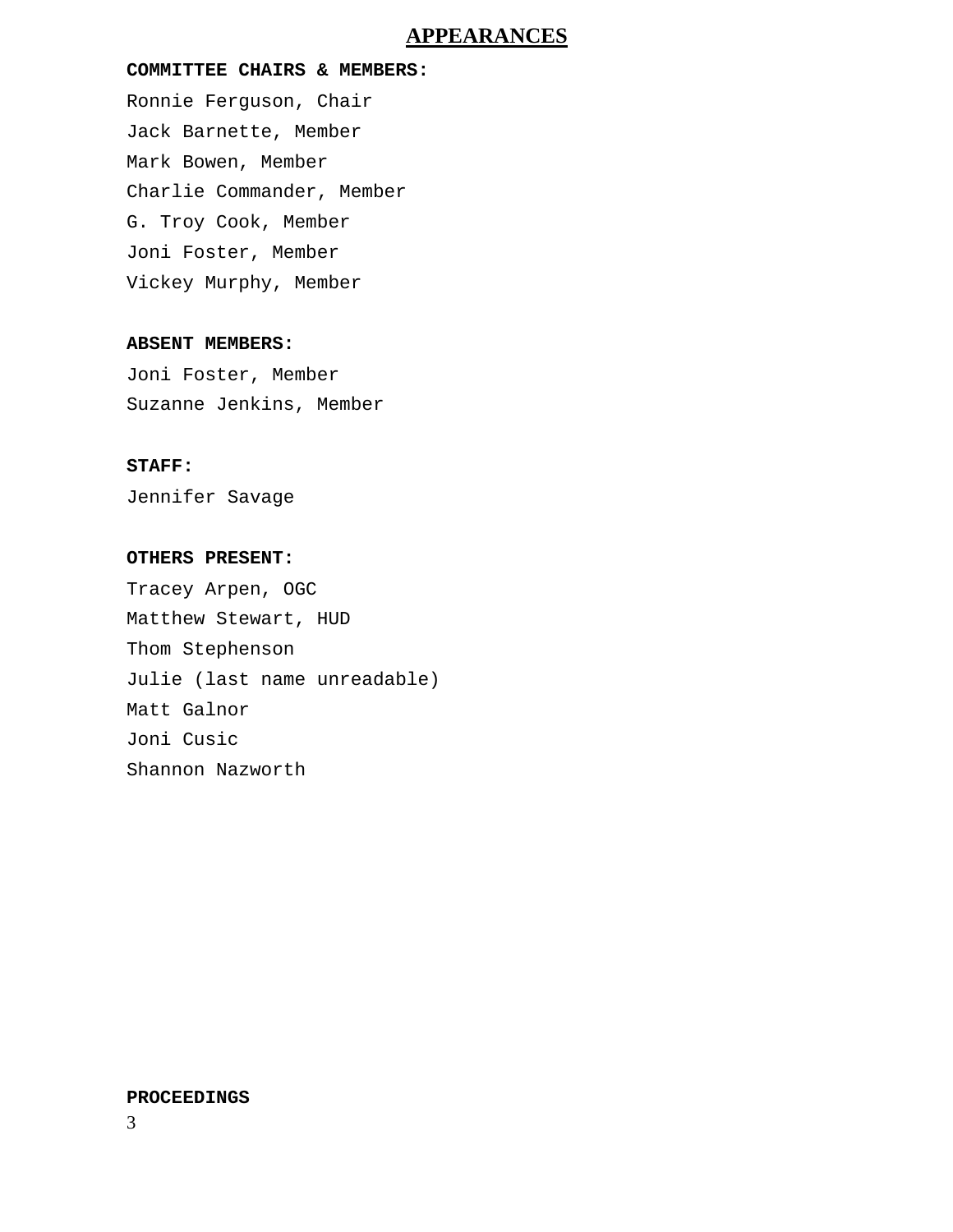March 13, 2008

Neighborhood Safety & Stability Sub Committee, Crime-Free Multi-Family Housing Work Group 1997 1997 1998 12:30 p.m.

**Call to Order and Comments.** Chairman Ferguson called the meeting to order at approximately 4:30 p.m.

**Purpose of Meeting.** Discuss the Mayor's crime initiative – The Jacksonville Journey – Take a Step – Neighborhood Safety & Stability Sub-Committee, Crime-Free Multi-Family Housing Work Group.

 Chairman Ferguson called the meeting to order and explained the next steps for the work group's recommendations. He said the work group today will vote on the recommendations and they will then go to the Neighborhood Safety & Stability committee for its review and vote. He then thanked the members of the work group for their time and service. A motion was made to approve the minutes from the March 6 meeting, which was seconded. Work group member Vickey Murphy asked that a change be made to reflect that work group members G. Troy Cook and Joni Foster voted not in favor of approving point four under policing recommendations (supporting JSO's CFMFH program). Pending confirmation from Joni Foster, the minutes were approved, as amended, unanimously. Chairman Ferguson then asked for public comment. Joni Cusic voiced her concerns about the lack of police support in communities, the composition of the members of the Jacksonville Journey (she feels it should include SHADCO members and neighborhood leaders) and accountability for private homeowners. Next, Thom Stephenson gave an overview of the organization he represents – the Jacksonville Tenants Union – which addresses poor management and advocates for tenant organizations. He said that his group is supportive of JSO's CFMFH program. Next, Shannon Nazworth spoke and said the work group should consider whether or not JSO has funding to support these recommendations in a manner that will make a lasting difference.

 Chairman Ferguson then provided an overview of the statement from Donald Freeman of Jacksonville Area Legal Aid (available online at coj.net). He said these suggestions were helpful to the

4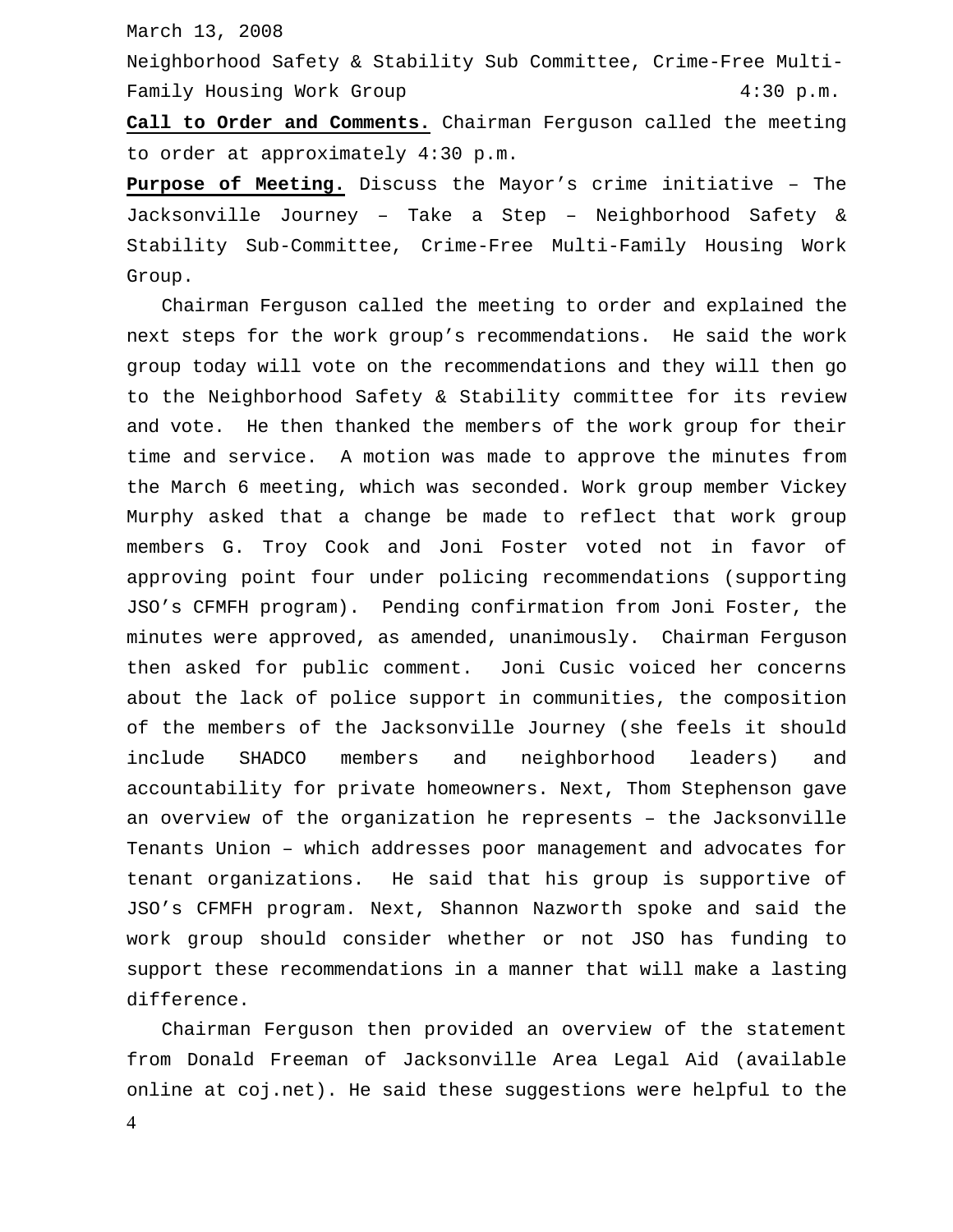work group and will be useful in clarifying the recommendations.

 Next, the work group voted on its recommendations (see action items section below, as amended in the meeting).

 After the voting was complete, Chairman Ferguson opened the discussion to public comment. Joni Cusic spoke and said she was impressed and approved of the work group's efforts. Chairman Ferguson then disbanded the work group and adjourned the meeting at 5:47 p.m.

# **2. Action Items**

The work group unanimously approved all of the following recommendations (shown here with amendments made in the meeting, original recommendations with out amendments may be viewed online at coj.net):

#### **Recommendations to the city and HUD**

- Support the JSO in the implementation of its Crime-Free Multi-Family Housing (CFMFH) program and encourage all apartment communities to participate in the effort.
- Develop incentives for property owners to implement Crime Prevention Through Environmental Design (CPTED) recommendations. Incentives would be available to property owners in high-crime areas who are certified participants in JSO's Crime Free Multi Family Housing program. Depending on the source of revenue, this program may be expanded throughout Jacksonville.
- Ask City Council to consider making resident services programs in properties located in high crime areas a priority for Public Service Grants, Community Development Block Grants or other City funds; Make a five year commitment for funding.
- Consistent with due process and contractual rights, work with the court system and Legal Aid to have judges and attorneys understand the need for strong lease enforcement and the need to support property owners in maintaining crime-free environments. Furthermore, call for an accelerated eviction process through the court system to better serve as a deterrent for criminal behavior, and call for expedited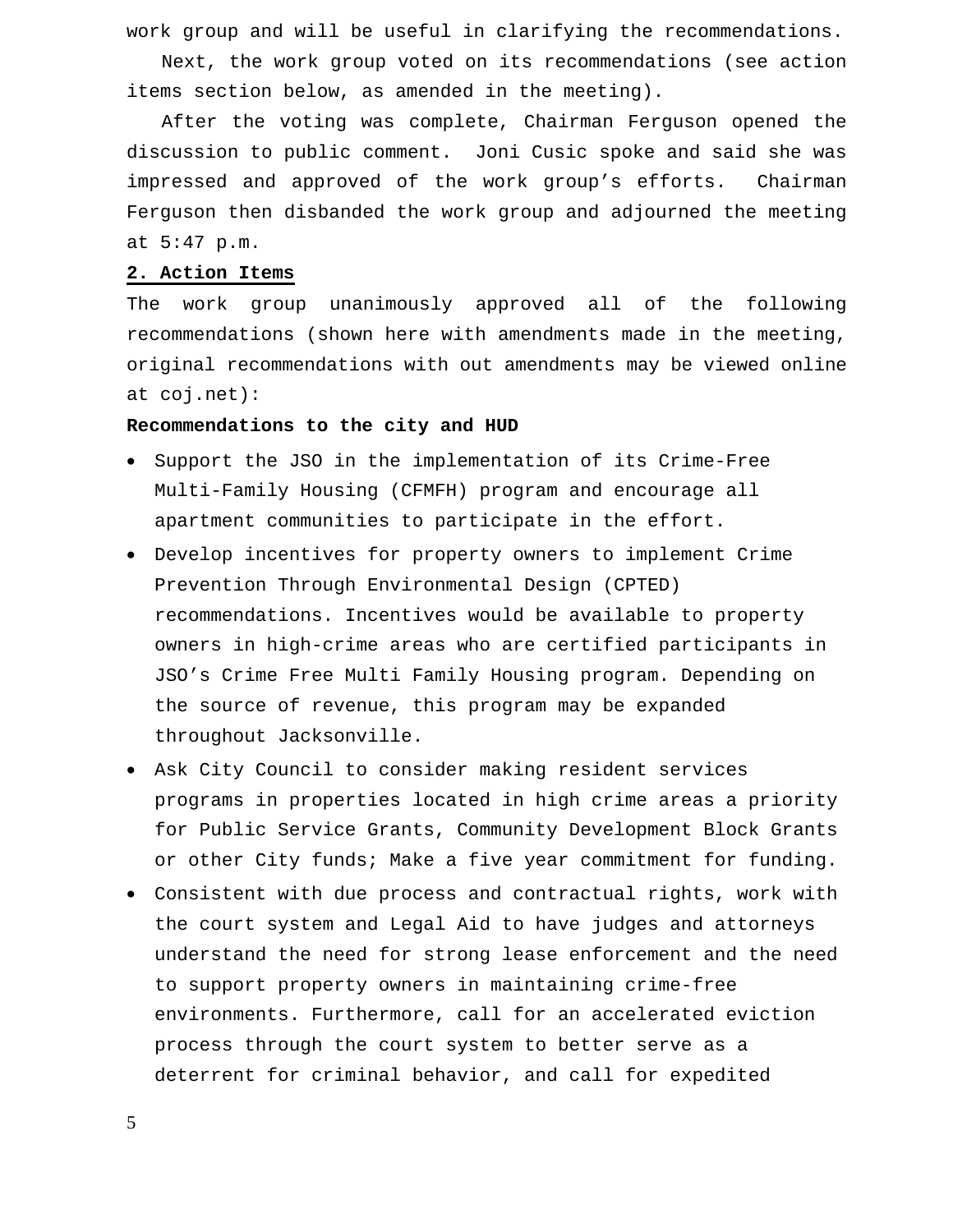service of writs of possession following judgment. JSO is currently working with judges to educate them on the Crime Free Multi Family Housing program.

- Encourage HUD to:
	- o Require its subsidized properties to participate in the JSO's Crime-Free Multi-Family Housing program
	- o Stay in closer touch with its property managers
	- o Request that HUD be notified of all criminal acts on their properties
	- o Encourage or require properties to take advantage of HUD's Neighborhood Network Coordinator program

#### **Potential city legislative action:**

- Review the existing property safety code to ensure inclusion of CPTED & HUD housing quality standards within the existing inspection framework
- Enact legislation to impose a civil penalty or user fee on owners of apartment complexes with calls for police services over a threshold amount, similar to Section 168.104, Ordinance Code, concerning false burglary or robbery alarms. The penalty or fee would be waived for owners of complexes certified in and actively participating in the JSO's Crime-Free Multi-Family Housing Program. Owners cited for excessive calls for police services could elect to participate in the Crime-Free Multi-Family Housing Program in lieu of paying the penalty or fee established by this legislation, similar to the option in Section 603.302 for parents to attend parenting classes in lieu of paying a fine for children's curfew violations (see discussion section below).

## **Recommendations to property owners:**

• Become certified in the JSO Crime-Free Multi-Family Housing Program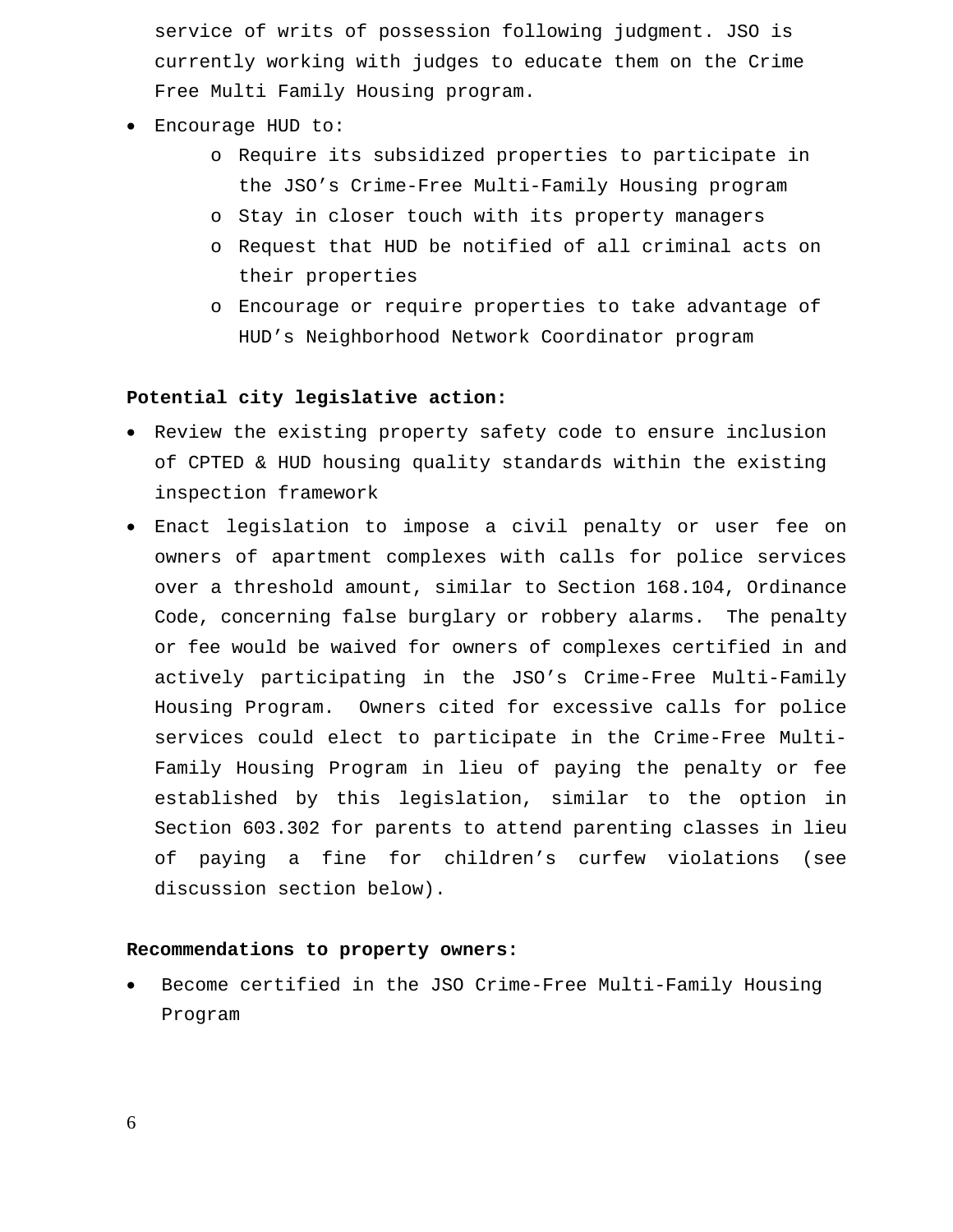- Implement Crime Prevention Through Environmental Design (CPTED) strategies
	- o Place sign on all properties in visible entry area listing a number to call to voice concerns or complaints
	- o Erect a clear and accurate site map at property entry way
	- o Enhance lighting
	- o Place locks on all doors and windows
	- o Ensure clear and legible street signs and apartment numbers
	- o Install useful peepholes (ie: wide-angle view, accessible by people with disabilities)
	- o Register cars and issue parking decals for all residents. Include in lease agreement that tenants must have long-term guests display visitor pass in vehicle.
	- o Improve attractiveness and cleanliness
- Property Management
	- o Develop and enforce leases that prohibit criminal acts by leaseholders and make leaseholders responsible for their guests. The lease standards must be strict and uniformly enforced.
	- o Allow a tenant organization to hear disputed cases of eviction to allow room for extenuating circumstances.
	- o Participate in a citywide database showing the names and driver's license numbers of all persons evicted for violent crimes or drugs in order to prevent these residents from moving into another development. The JSO is working with a private party to take ownership of the database. Furthermore, property owners/managers should network regularly w/ adjoining communities to identify evictions.
	- o Offer diversity training for property owners/managers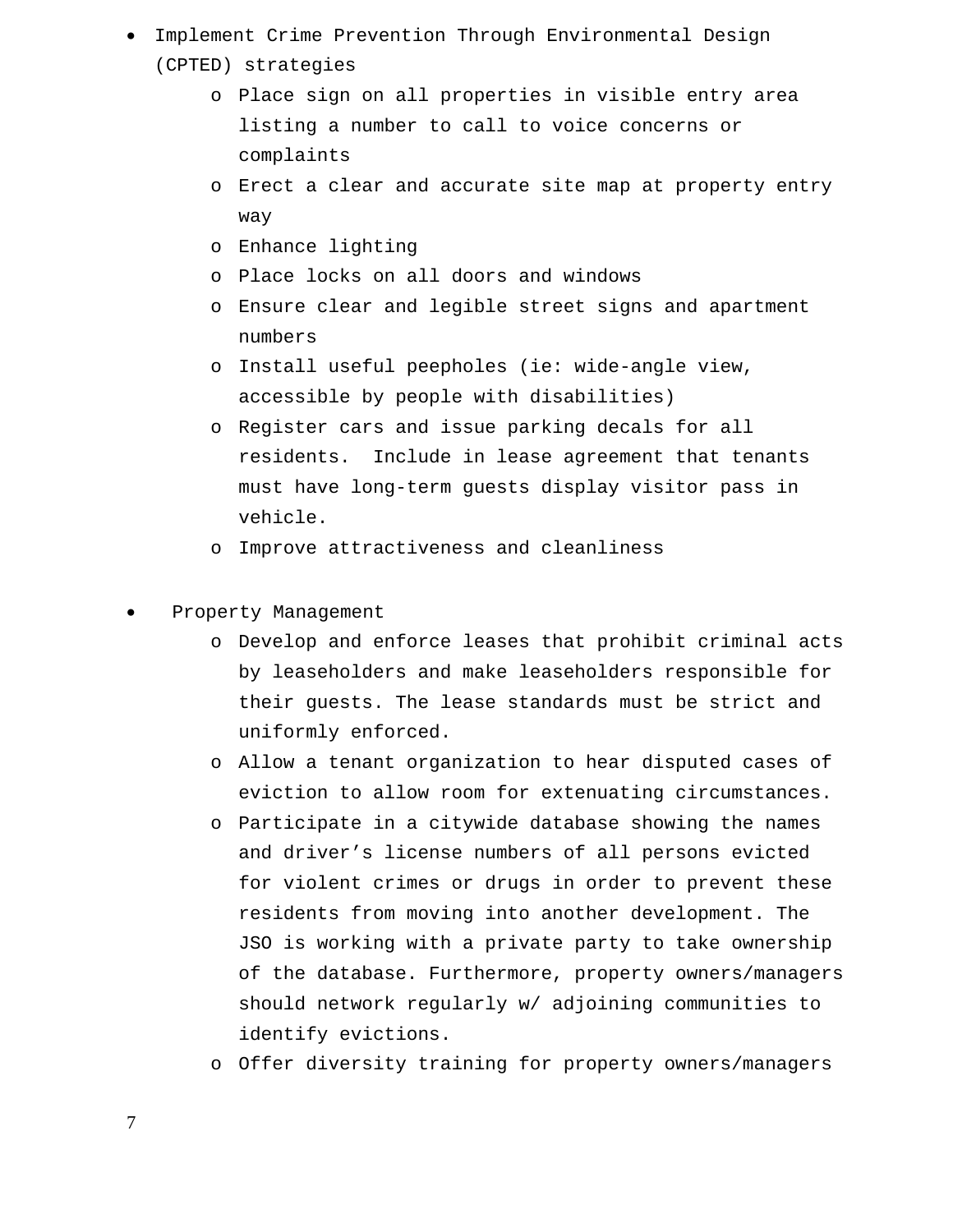## • Resident Services

- o Develop resident organizations in all properties in high-crime areas
- o Owners and managers should meet regularly with the resident organization and JSO to discuss crime, maintenance, services and other issues.
- o Provide financial support so that resident organizations can conduct their business where possible. (For example, the Jacksonville Housing Authority provides \$25 per unit for stamps, phone, supplies, etc.).
- o Encourage resident organizations to participate with other area community organizations such as CPACs and SHADCOs
- o Space should be provided by property owners/managers where possible for resident organizations and their activities.
- o A Neighborhood Watch program should be a basic component of all resident organizations.
- o Provide social service programs or partner with health, education, social services or faith based programs to enable residents to improve skills and transition to higher levels of housing. Where possible, space should be made available for these services to take place.
- o Encourage all CPACs, SHADCOs and the Jacksonville Tenants Association to assist in placing tenants in CFMFH-certified housing

# **Recommendations to Jacksonville Sheriff's Office**

- Provide more frequent policing in high-crime developments during peak hours of criminal activity
- Ask officers to knock on doors and get to know as many residents as possible, with the knowledge and concurrence of property owners, managers